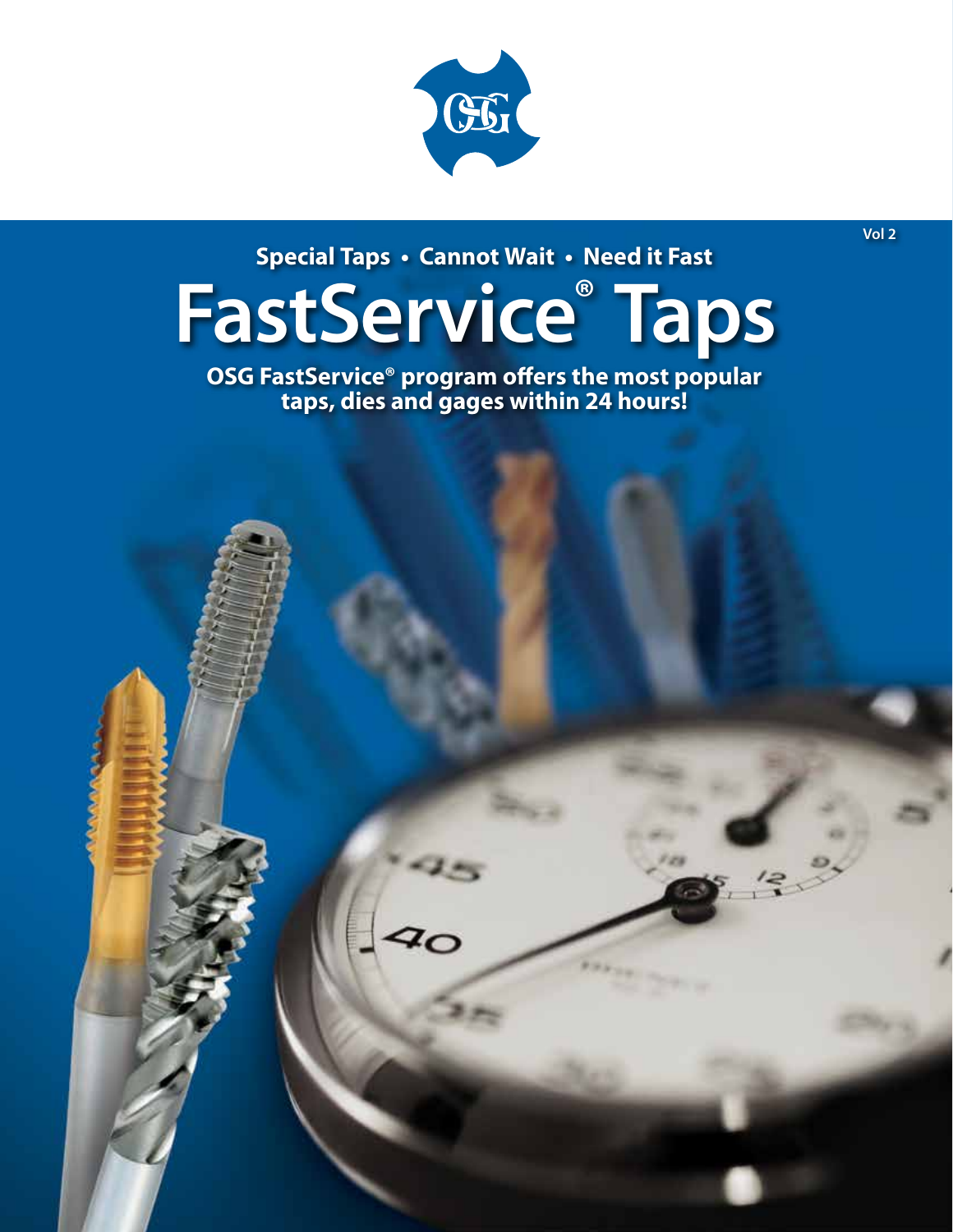## *FastService***®** *Taps*

*Get the Taps You Need within 24 Hours!*

## **What to Expect when Ordering:**

**Program Details**

#### **No Minimum Order**

Order as little or as many as you need.

#### **Ships within 24 Hours (Most Popular Sizes\*)**

 **Taps:** ANSI standard blank sizes **Dies:** Round Dies **Guages:** Plug & Ring

\*Other sizes available upon request, delivery times may vary.

#### **Shipping Method**

FastService® Taps ship via UPS. Confirm shipping speed preference at time of order.

#### **Order Processing**

 All orders are accepted through authorized distributors only. Orders received after 4pm central time will be processed the following day.

FastService® products are subject to a +/- 10% shipment.

#### **Returns**

FastService® products are not returnable.

#### **Test Tools**

Test tools are available at the distributor's expense and are non-returnable.

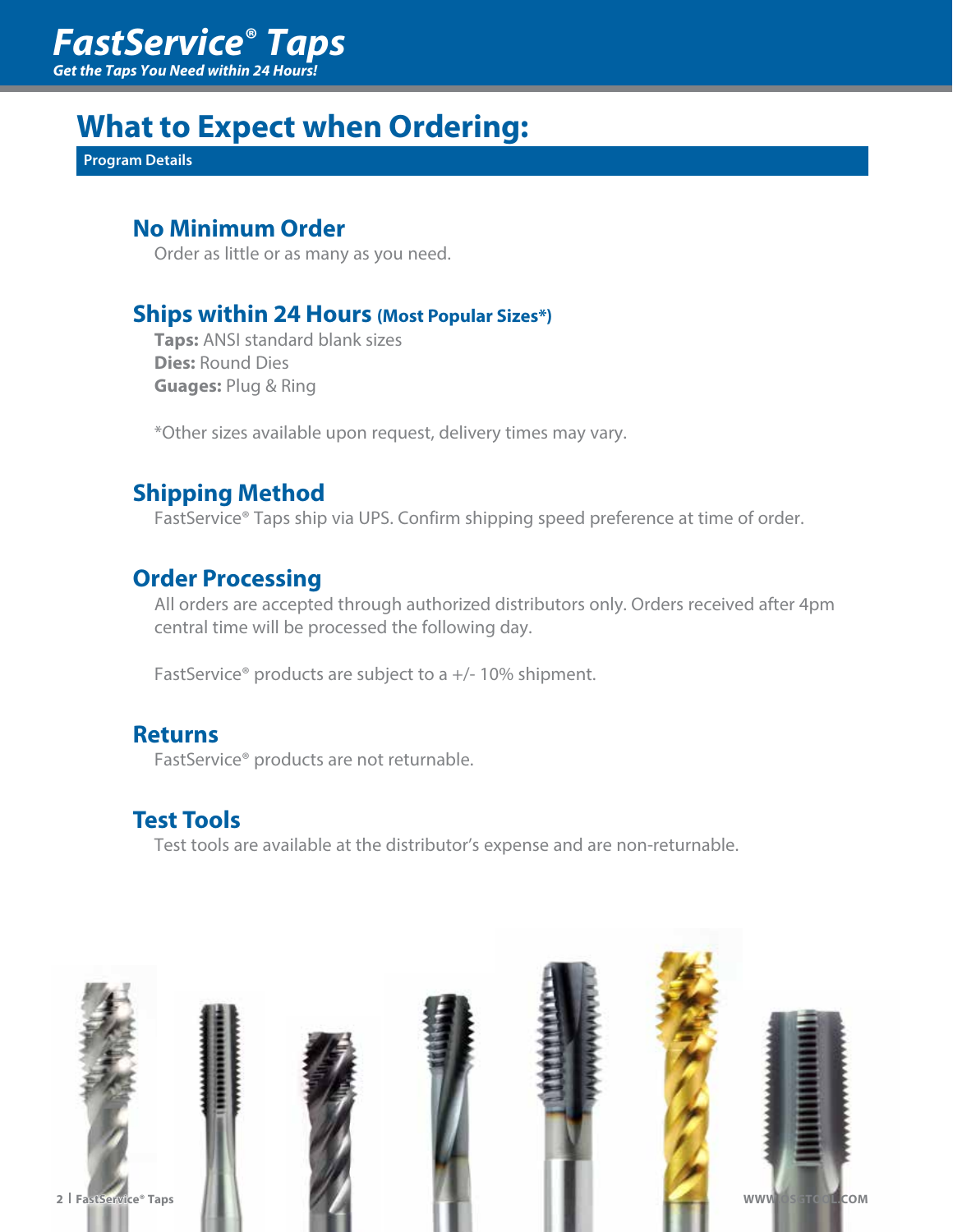## **What is a FastService Tap?**

**Taps Included in the FastService Program**

#### **Popular Stocked Taps**

Popular inch and metric sizes are stocked in many styles:

- Straight Flute Taps
- Spiral Point Taps
- Spiral Flute Taps
- Forming Taps
- Pipe Taps
- Carbide Taps
- Round Dies
- Gages
- and More!

### **Technical Data**

**Dimensions and Tolerances for FastService Taps**

#### **Dimensions**

Follow USCTI table 302 ANSI Dimensions.

#### **Tolerances**

Follow USCTI table 302 Tolerances shown below.

| <b>Element</b>         | <b>Nominal Diamter</b><br><b>Range - Inches</b> |                |                                       |                           |
|------------------------|-------------------------------------------------|----------------|---------------------------------------|---------------------------|
|                        | Over                                            | To (Incl.)     | <b>Direction</b>                      | <b>Tolerance - Inches</b> |
| Length Overall - A     | 0.052<br>1.010                                  | 1.010<br>4.010 | Plus or Minus<br><b>Plus or Minus</b> | 1/32<br>1/16              |
| Length of Thread $-$ B | 0.052                                           | 0.223          | <b>Plus or Minus</b>                  | 3/64                      |
|                        | 0.223                                           | 0.510          | <b>Plus or Minus</b>                  | 1/16                      |
|                        | 0.510                                           | 1.510          | <b>Plus or Minus</b>                  | 3/32                      |
|                        | 1.510                                           | 4.010          | <b>Plus or Minus</b>                  | 1/8                       |
| Length of Square $-$ C | 0.052                                           | 1.010          | Plus or Minus                         | 1/32                      |
|                        | 1.010                                           | 4.010          | Plus or Minus                         | 1/16                      |
| Diameter of Shank — D  | 0.052                                           | 0.223          | <b>Minus</b>                          | 0.0015                    |
|                        | 0.223                                           | 0.635          | <b>Minus</b>                          | 0.0015                    |
|                        | 0.635                                           | 1.010          | <b>Minus</b>                          | 0.002                     |
|                        | 1.010                                           | 1.510          | <b>Minus</b>                          | 0.002                     |
|                        | 1.510                                           | 2.010          | <b>Minus</b>                          | 0.003                     |
|                        | 2.010                                           | 4.010          | <b>Minus</b>                          | 0.003                     |
|                        | 0.052                                           | 0.510          | <b>Minus</b>                          | 0.004                     |
| Size of Square $- E$   | 0.510                                           | 1.010          | Minus                                 | 0.006                     |
|                        | 1.010                                           | 2.010          | Minus                                 | 0.008                     |
|                        | 2.010                                           | 4.010          | <b>Minus</b>                          | 0.010                     |

**Custom Ordered Taps**

Order a customized tap to suit your application needs.

- Pitch Diameter
- Chamfer
- Thread Length
- Overall Length
- Shank Diameter

#### **Surface Treatments**

All taps are standard with Bright Finish, but coatings are available at extended delivery times.

**Nitride/Oxide:** +2 working days **Steam Oxide:** +2 working days **Nitride + Steam Oxide:** +4 working days **Titanium Nitride (TiN):** +5-7 working days (If not stocked) **Titanium Carbon Nitride (TiCN):** +5-7 working days